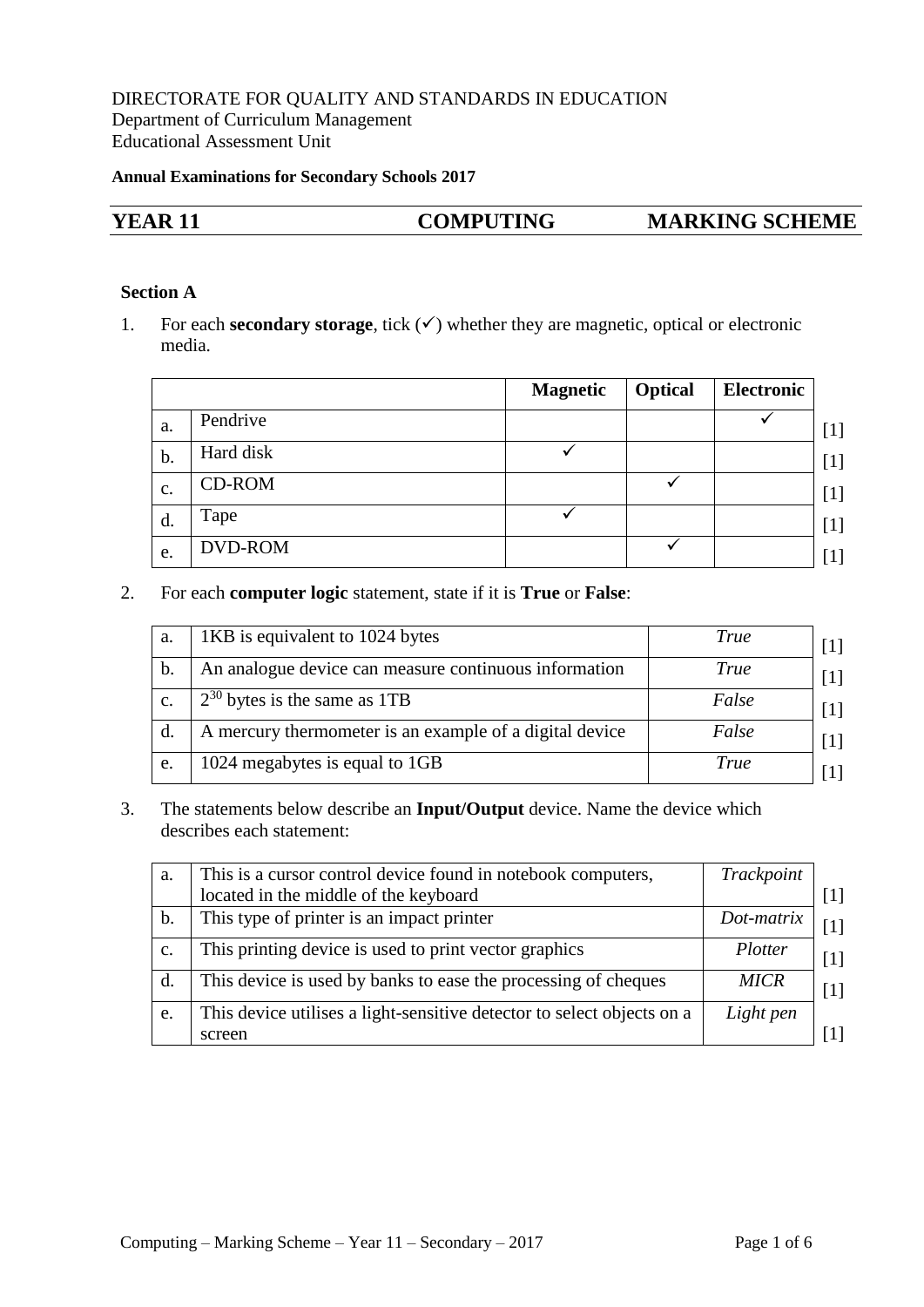4. Convert the given numbers to the required equivalent bases.

| a.             | $11001_2$ to base 16    |          |  |
|----------------|-------------------------|----------|--|
| b.             | $203_{10}$ to base 2    | 11001011 |  |
| $\mathbf{c}$ . | $A3_{16}$ to base 10    | 163      |  |
| $\mathbf{d}$   | $11001010_2$ to base 10 | 202      |  |
| e.             | $193_{10}$ to base 16   |          |  |

## 5. This question is about **main memory**:

a. Which two memory technologies form the main memory?

| <b>Names:</b> | RAM, ROM                                              |  |
|---------------|-------------------------------------------------------|--|
|               | b. Give a <b>difference</b> between the two memories: |  |

**Difference:** *Volatile and non-volatile (or relevant)* [2]

c. Name a **software** which can be found in each memory (**indicate clearly the software and the memory associated with it**). *RAM: OS; ROM: bootstrap loader (or relevant – do NOT allocate marks if memory not named)* [2]

6. The fetching of an instruction from memory and its execution is known as the **fetch-execute cycle**. The steps in this cycle are found below with some missing terms. Fill in the missing terms:

- a. CU fetches the *opcode* from memory location indicated by PC
- b. CU places opcode in *IR*
- c. CU fetches any required *operand*
- d. CU *increments* PC to point to next instruction
- e. CU activates necessary circuits to *execute* instruction
- f. Go back to step 1  $[5]$
- 7. a. Why are **truth tables** used in logic circuits?

*To view inputs and outputs of a logic diagram (or relevant).* [1]

- b. Study the truth table below and:
	- i. Draw its equivalent **logic circuit**
	- ii. Extract the Boolean expression

| Ą | B |  |
|---|---|--|
|   |   |  |
|   |   |  |
|   |   |  |
|   |   |  |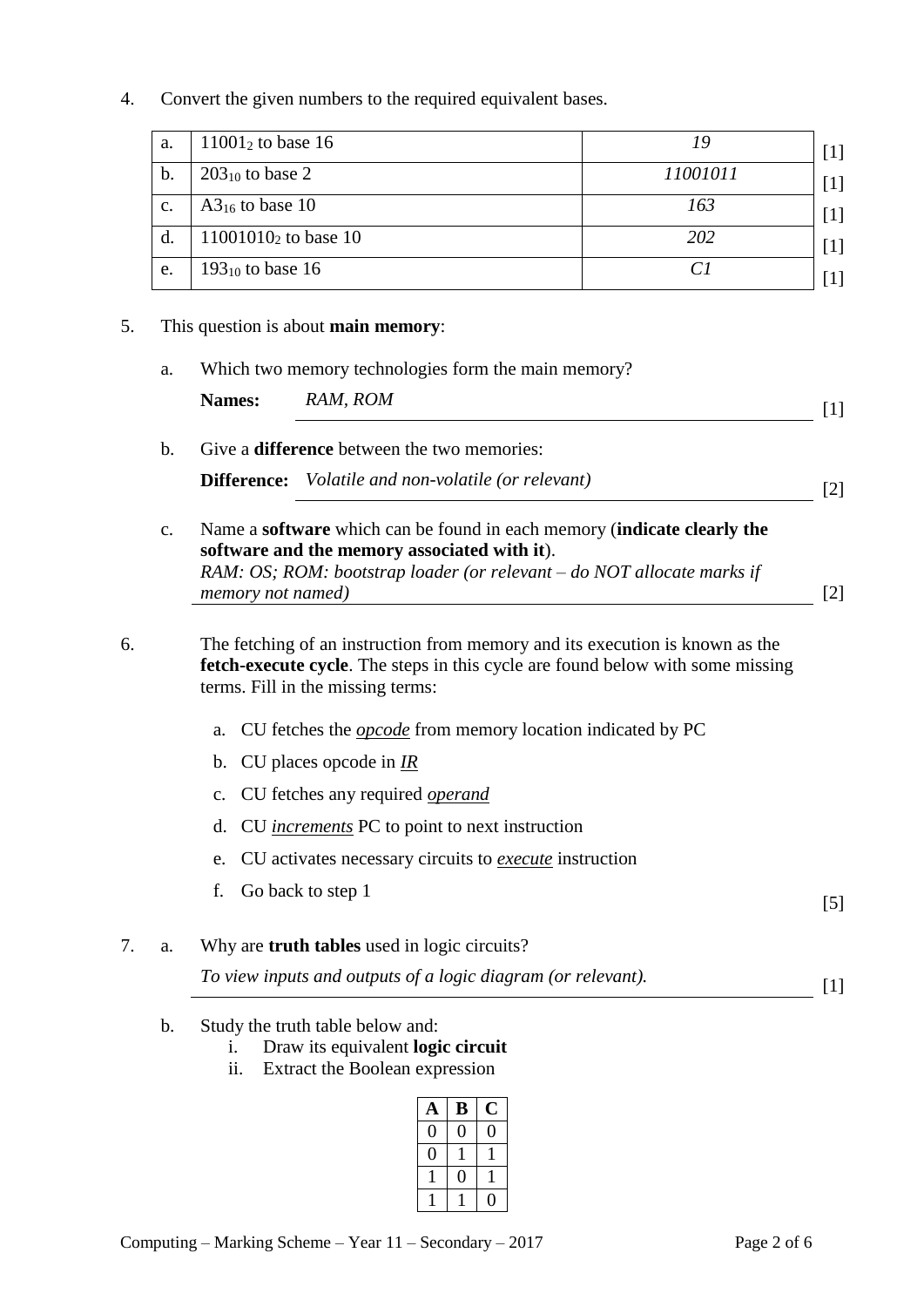

# ii. **Boolean Expression:**  $C = (A'.B) + (A.B')$  [1]

8. a. Give the name of three **transcription (data-entry) errors**, and, using the word 'COMPUTER', give an example for each error.

| $1st$ Error:    | <i>Omission</i>               | $\left[\frac{1}{2}\right]$ |
|-----------------|-------------------------------|----------------------------|
| <b>Example:</b> | <b>COMPUTE</b> (or relevant)  | $\left[\frac{1}{2}\right]$ |
| $2nd$ Error:    | <i>Substitution</i>           | $\left[\frac{1}{2}\right]$ |
| <b>Example:</b> | <b>CAMPUTER</b> (or relevant) | $\left[\frac{1}{2}\right]$ |
| 3rd Error:      | Transposition                 | $\left[\frac{1}{2}\right]$ |
| <b>Example:</b> | <b>COPMUTER</b> (or relevant) | $[1/2]$                    |

## b. Differentiate between **verification** and **validation checks**.

|                    | <b>Verification:</b> The process to ensure that the data entered matches exactly the<br><i>original source.</i> |  |
|--------------------|-----------------------------------------------------------------------------------------------------------------|--|
| <b>Validation:</b> | Automatic computer check to ensure that the data entered is<br>sensible and reasonable.                         |  |

## 9. a. Using **Two's Complement** (2C) with 8 bits, convert,

## i. To binary:

- $99_{10}$
- $-111_{10}$

| 9910:         | 01100011 | I 1     |
|---------------|----------|---------|
| $-111_{10}$ : | 10010001 | $\perp$ |

## ii. To decimal:

- $\bullet$  11000011<sub>2</sub>
- $\bullet$  01110101<sub>2</sub>

| $11000011_2$ : -61 |  |
|--------------------|--|
| $01110101_2$ : 117 |  |

b. Binary add:  $10110 + 01111 + 11111$  [1]

**Answer:** *1000100*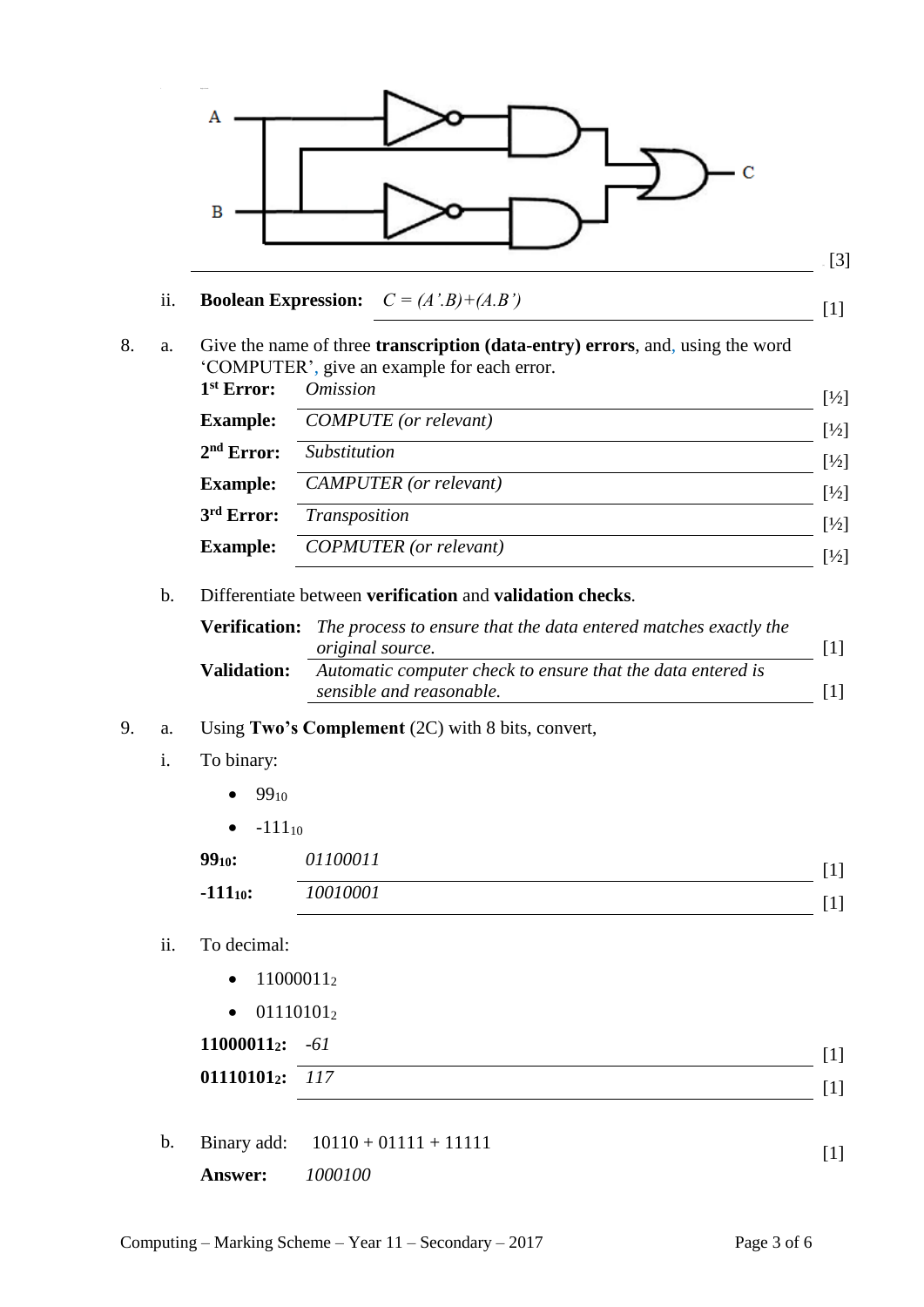- 10. One use of **spreadsheets** is in budgeting.
	- a. Why are spreadsheets better for budgeting than a word-processor?
	- b. Give another application where spreadsheets can be used.
	- c. Define and give an example of a label in spreadsheets.
	- d. Apart from representing data in tabular form, name another way how data can be presented in spreadsheets.

| a.             | Answer:             | For calculations                              |  |
|----------------|---------------------|-----------------------------------------------|--|
| b.             | <b>Application:</b> | <i>Invoicing (or relevant)</i>                |  |
| $\mathbf{c}$ . | Define:             | Words (names) describing a set of values      |  |
|                | <b>Example:</b>     | Maths_Mark (or relevant)                      |  |
|                | Name:               | Charts (Accept names of chart e.g. pie chart) |  |

- 11. **Real-time** and **batch**, are two types of operating systems (OS).
	- a. Give an example of an application where a **critical** real-time OS is used.
	- b. A characteristic of a real time system is that it supports non-sequential application programs. Give **two** other characteristics.
	- c. Give an application where batch processing can be used.
	- d. Apart from managing a great number of utilities, give another example of what a batch OS when used in large computers should manage.

| a. | <b>Example:</b>                 | Nuclear power stations (or relevant)                                                                                                                                                             | Ш                 |
|----|---------------------------------|--------------------------------------------------------------------------------------------------------------------------------------------------------------------------------------------------|-------------------|
| b. | 1 <sup>st</sup> characteristic: | Two from:                                                                                                                                                                                        |                   |
|    |                                 | <i>deal with events occurring concurrently</i><br>process and produce a response within a<br>guaranteed specified time interval<br>safely-critical systems with hardware redundancy<br>$\bullet$ | $[2]$             |
| c. | <b>Application:</b>             | Payroll (or relevant)                                                                                                                                                                            | $\lceil 1 \rceil$ |
| d. | <b>Example:</b>                 | One from:                                                                                                                                                                                        |                   |
|    |                                 | a wider range of hardware resources<br>more users                                                                                                                                                |                   |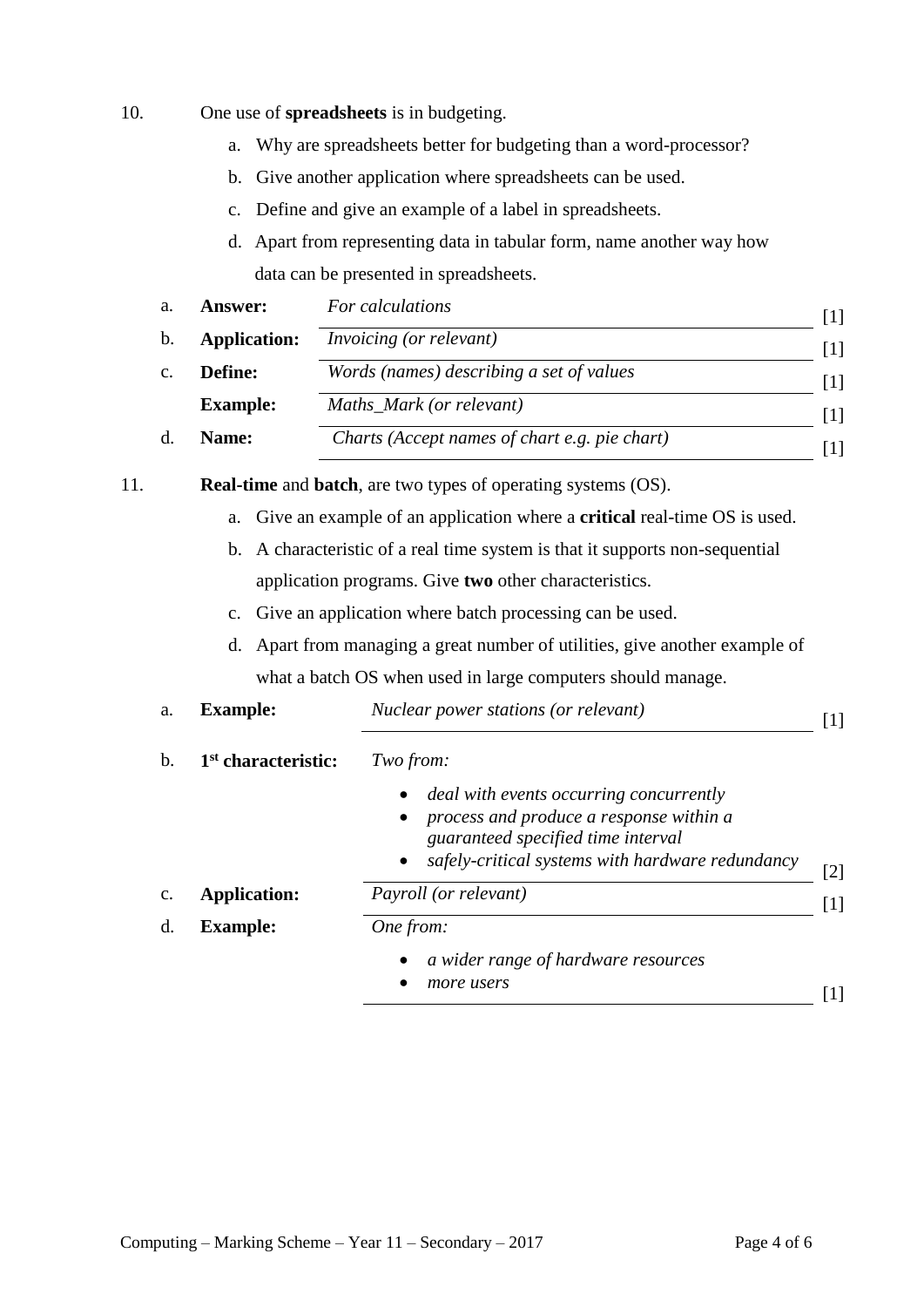## **Section B**

- 12. **Systems Analysis** (system life cycle) is the study, design and implementation of a new computerised system performed in various steps.
	- a. What is the person that carries out systems analysis called?

**Person:** *Systems Analyst* [1]

b. A DVD rental shop is considering changing the current manual system into a computerised one.

Give the name of each of the **seven** steps of systems analysis, and in each step give an example what is done in the DVD rental shop case study.

| <b>Steps</b>     | 1. Project selection and feasibility study                     |  |
|------------------|----------------------------------------------------------------|--|
|                  | 2. Present system study and analysis                           |  |
|                  | 3. Design of new computerised system                           |  |
|                  | 4. Programming and documentation                               |  |
|                  | 5. Implementation and changeover methods                       |  |
|                  | 6. Control and review                                          |  |
|                  | 7. 7. System maintenance                                       |  |
|                  | (Allocate 1 mark for each correct step)                        |  |
| <b>Examples:</b> | Allocate 1 mark each for each relevant example if the DVD case |  |
|                  | study is taken into consideration.                             |  |

13. a. In programming what is a **looping** construct?

**Looping:** *A loop structure is a code sub-section that requires repetition* [1]

- b. The **for** loop is one of the iterations used in Java, and is used when predetermined number of repetitions are known before the loop starts executing.
	- i. **Name** the other **two** iterations used in Java and **explain** the difference between the two iterations.
	- ii. Using the two named iterations (in i.) write two separate program snippets in Java to display the first ten integers i.e. from 1 to 10 on the screen.

| Name:               | do-while                                                           | $\frac{1}{2}$               |
|---------------------|--------------------------------------------------------------------|-----------------------------|
| <b>Explanation:</b> | do-while tests condition at end <i>i.e.</i> executed at least once | $\left[\frac{1}{2}\right]$  |
| Name:               | while                                                              | $\lceil \frac{1}{2} \rceil$ |
| <b>Explanation:</b> | while tests condition at the beginning, so may not be executed     | $\left[\frac{1}{2}\right]$  |